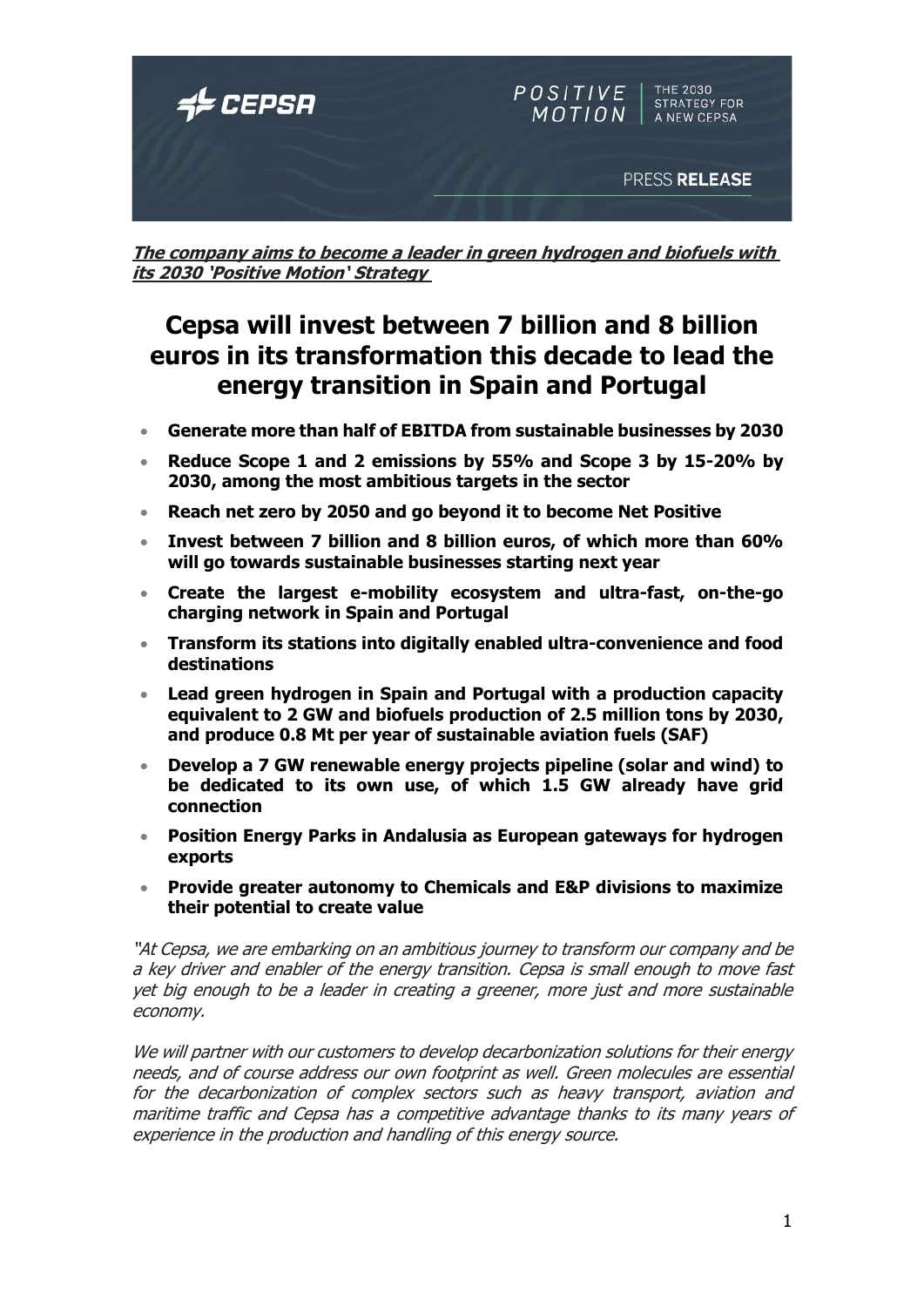

Cepsa also has a highly qualified and committed team, and strategically located energy parks in the south of Spain that offer optimal conditions for the development of green molecules and green electrons that will help create a world in Positive Motion.

There is no question that these are uncertain times, with the war in Ukraine upending the lives of millions of people and destabilizing global energy markets. The strategy we are presenting today is a long-term plan that reflects the historic opportunity that Spain and its energy companies have to become key players in promoting and producing clean energy. This will help strengthen Europe's energy security and independence, and I am confident that Cepsa can take a leadership role in this process," said Maarten Wetselaar, CEO of Cepsa.

Cepsa today presented its new 2030 Strategy, 'Positive Motion', to become a leader in sustainable mobility and energy in Spain and Portugal, and a benchmark in energy transition. With this strategy, the company will focus on the needs of its customers, who face their own challenges in decarbonizing their activities.

The company will invest between 7 billion and 8 billion euros this decade, of which more than 60% will be allocated to sustainable businesses as of 2023. This will translate into a greater contribution of sustainable businesses to EBITDA, rising from 14% in 2022 to more than half in 2030.

Cepsa wants to go beyond net zero to Net Positive, enabling customers and society to move in the right direction. The company has set an ambitious roadmap to cut its emissions, placing itself among the benchmark companies in its sector. Specifically, by 2030, it will reduce its CO2 emissions (Scope 1 and 2) by 55% compared to 2019 and become carbon neutral by 2050. As for Scope 3, the carbon intensity of its products will be reduced by between 15-20% in 2030.

The company's new business ethos ('Positive Motion') will be structured under two ecosystems: Sustainable Mobility & New Commerce, and Sustainable Energy. Both divisions will be fueled by its Energy Parks and alliances with strategic partners.

## **Sustainable Mobility & New Commerce**

Under Cepsa's new strategy, the decarbonization of road transport and end-customer mobility will play a key role. The company will build the largest e-mobility ecosystem in Spain and Portugal, together with Endesa, that will meet customers' charging needs whether at home or on the road. The plan will create an ultra-fast, on-the-go charging network with at least one 150 kW charger every 200 kilometers on key inter-city corridors.

It will also foster demand for green hydrogen in commercial road transport by placing hydrogen refueling stations every 300 kilometers across all the main road transport corridors connecting Spain to Europe by 2030.

Cepsa's service stations – which encompass the second largest network in Spain and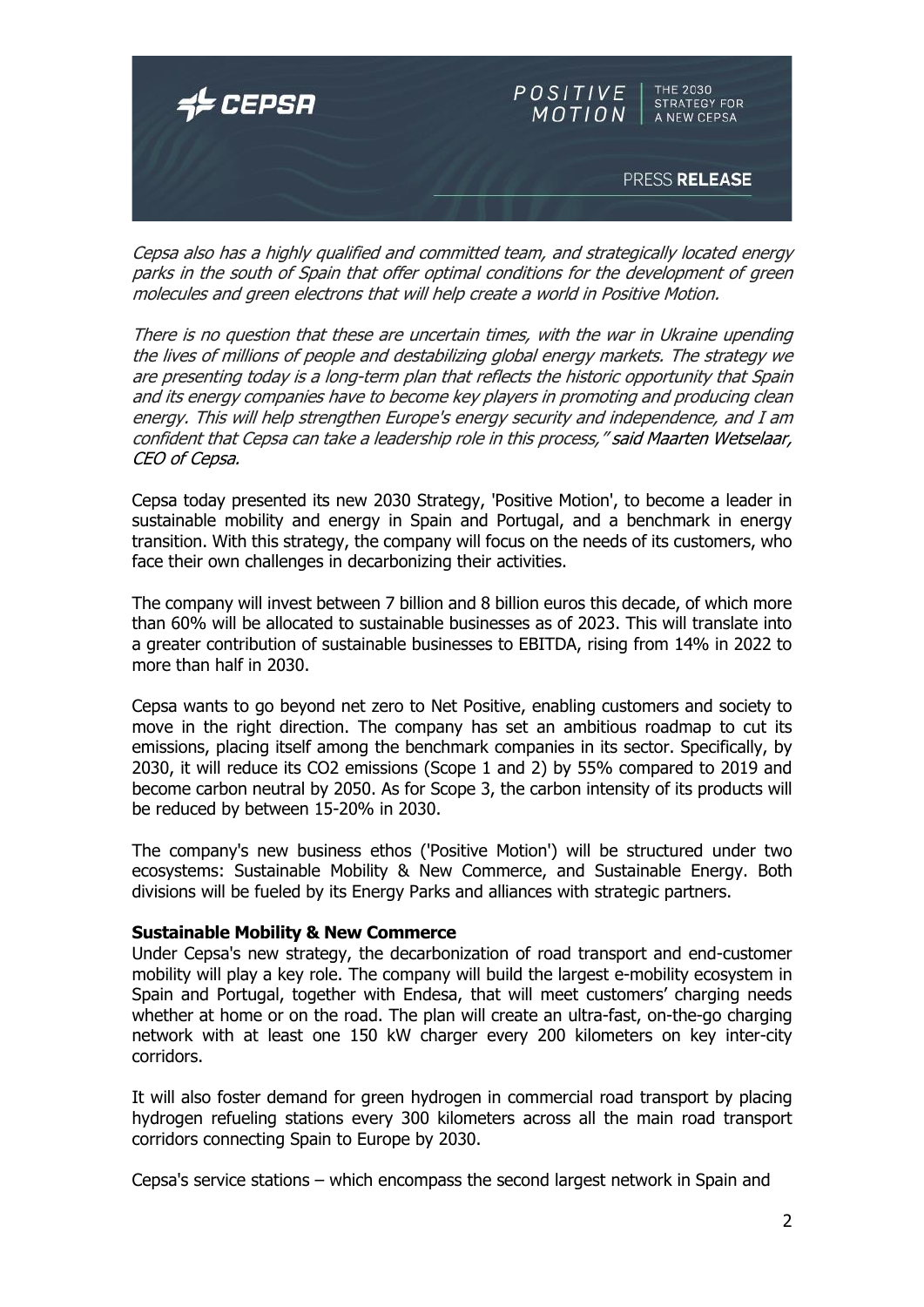

Portugal – will be transformed into digitally enabled ultra-convenience and food destinations offering a variety of services including fresh food, pharmacy, e-commerce & delivery and sustainable car washing, alongside multi-energy on-the-go refueling options.

In addition, Cepsa will create a data-driven culture using advanced analytics to transform customer experience and boost its loyalty program. And through artificial intelligence (AI) decision-making, the company will be able to provide end-to-end services in real time.

## **Sustainable Energy**

The second major ecosystem under Cepsa's new strategy will focus on accelerating the decarbonization of customers in industry, air and maritime transport, as well as the company itself through the production of green molecules, primarily renewable hydrogen and biofuels.

Cepsa, currently one of the main producers of hydrogen in Spain, will lead green hydrogen production in Spain and Portugal by 2030 with a capacity equivalent to 2 GW and will become a key player in the import and export of this energy between Europe, Africa and the Middle East thanks to the strategic location of its facilities on the Iberian Peninsula.

Similarly, its deep experience in energy production and supply and its technological know-how will enable the company to lead second-generation biofuels production of 2.5 million tons per year by 2030, thus promoting the circular economy. In this area, Cepsa will become a leading supplier of Sustainable Aviation Fuel (SAF) with an annual production of 0.8 million tons. Cepsa currently supplies 35% of the Spanish aviation sector's energy needs.

## **Transforming refineries into Energy Parks**

To carry out this new strategy, Cepsa will convert its traditional refineries into diversified and sustainable Energy Parks. These sites are strategically located in southern Europe next to major ports, giving large industrial customers prime access to key markets.

The company will also implement technologies based on AI and advanced analytics to optimize its processes and reduce the environmental impact of its industrial centers.

In addition, Cepsa will develop a portfolio of solar and wind energy projects mostly dedicated to its own use. These renewable energy projects will have a capacity of 7 GW, of which 1.5 GW are already connected to the grid.

## **Accelerating value creation at Chemicals and E&P**

The strategies of the Chemicals and E&P divisions remain unchanged. Under the plan, Cepsa will provide greater autonomy to the Chemicals and E&P divisions in order to maximize the creation of value in these businesses and allow for increased focus and faster decision making.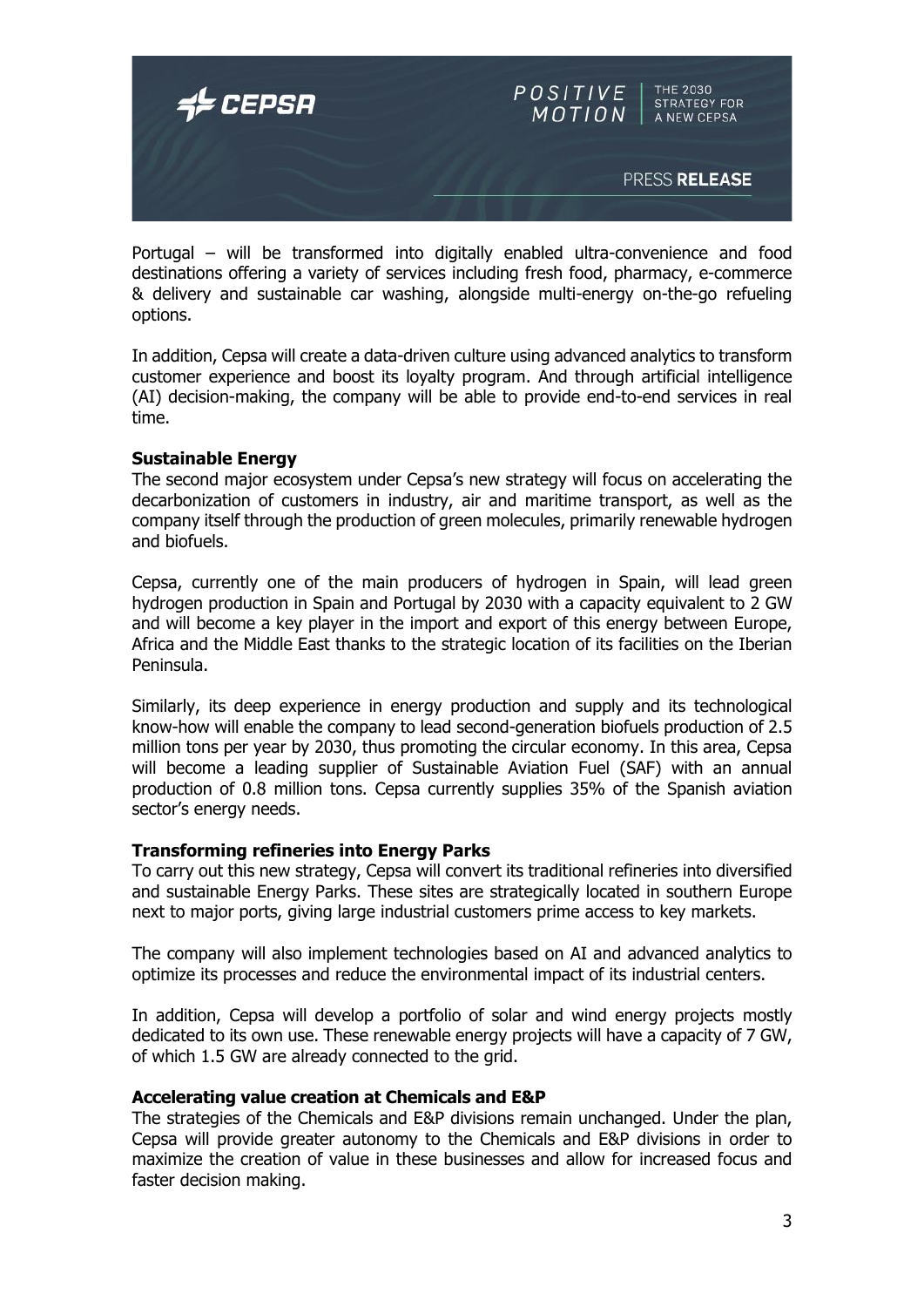

The Chemicals division will strengthen its global leadership in the LAB (key ingredient in laundry surfactants) and phenol (building block for all key engineering plastics) markets by developing and producing chemical products from renewable and recycled raw materials. The Chemicals business aims to derive up to 30% of its sales from low-carbon products and chemical products from renewable and recycled raw materials by 2026.

Meanwhile, greater autonomy in the management of the E&P business will be key to generating cash flows to facilitate the group's transformation. The company will also continue to optimize its exploration and production activity to reduce CO2 emissions intensity through efficiency measures and low-cost, low-carbon production.

### **ESG**

Cepsa has a firm commitment to environmental, social and governance policies. To underscore this commitment, the company has linked executive remuneration to ESG objectives, with 15-25% of C-suite executives' variable salary to be based on meeting these targets.

In terms of the United Nations' 2030 Agenda, Cepsa has established four Sustainable Development Goals (SDGs) as priorities: SDG 7(Access to affordable and clean energy), SDG 8 (Decent work and economic growth), SDG 12 (Responsible consumption and production), and SDG 13 (Climate action).

Recently, some of the main sustainability rating agencies have recognized Cepsa as a top performer in its industry. The company was ranked by Sustainalytics as the #1 independent O&G company globally and by S&P CSA (Corporate Sustainability Assessment) as first quartile in the energy space.

**Cepsa** is a leading international company committed to sustainable mobility and energy with strong technical expertise after more than 90 years of activity. It also has a global Chemicals business with worldleading positions and a progressive green plan.

The company presented in 2022 its new strategy for 2030, Positive Motion, projecting its ambition to be a leader in sustainable mobility, biofuels, and green hydrogen in Spain and Portugal and a key benchmark in the Energy Transition. Cepsa puts customers at the heart of its activity and will work with them to help design and achieve their decarbonization efforts.

ESG criteria inspire everything the Company does as part of its goal to become Net Positive. Cepsa intends to cut scope 1 and 2 CO2 emissions by 55% this decade and scope 3 emissions by 15-20%, aiming to reach net zero across all three scopes by 2050.

Madrid, 30 March 2022

**Cepsa – Communications** [medios@cepsa.com](mailto:medios@cepsa.com) [www.cepsa.com](http://www.cepsa.com/)